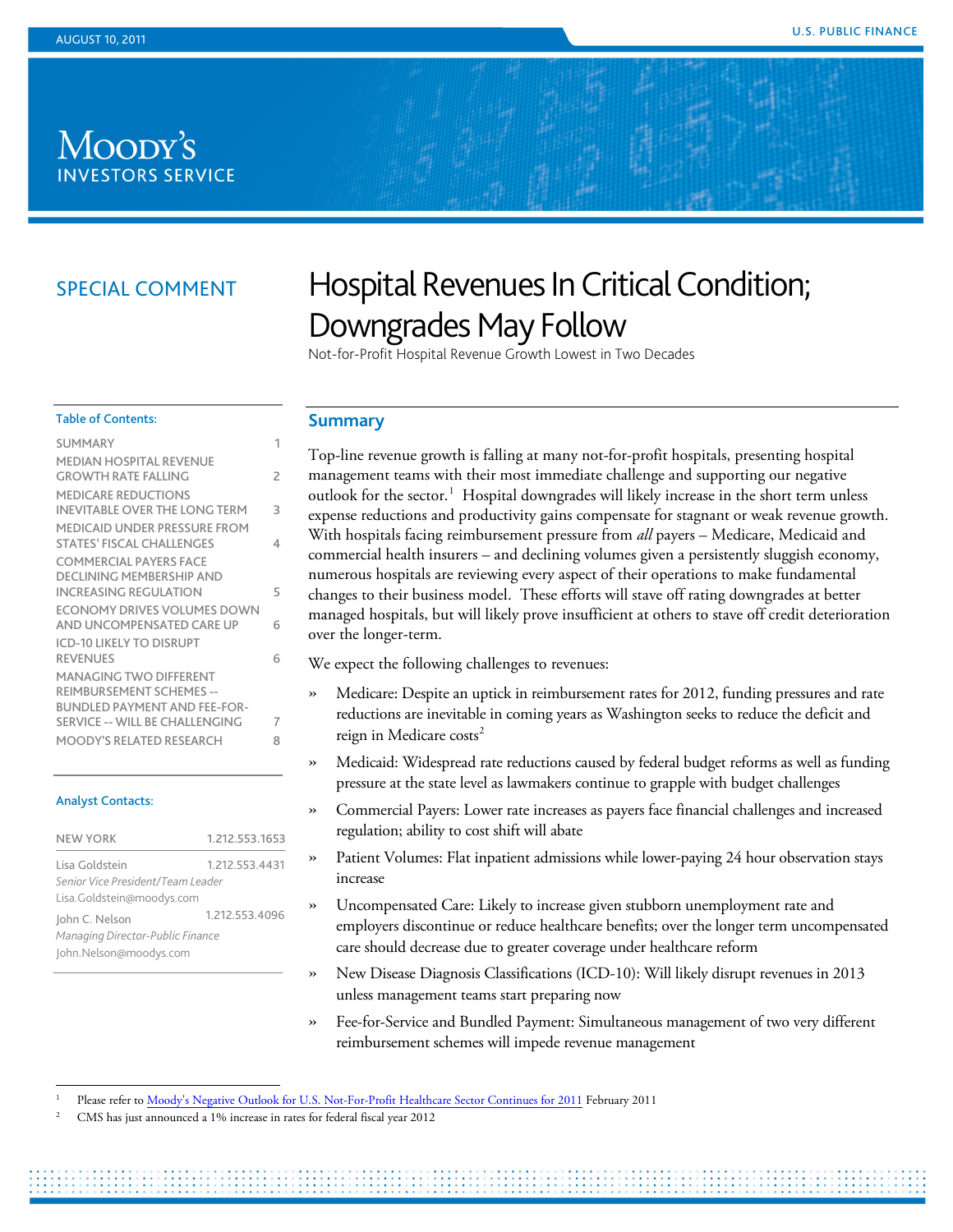#### <span id="page-1-0"></span>**Median Hospital Revenue Growth Rate Falling**

As depicted in Figure 1, the median hospital revenue growth rate is the lowest in two decades at 4.0% based on our FY 2010 medians<sup>[3](#page-1-1)</sup> and is unsurprising given the payer pressures and lower volumes. When reviewing a small sample of unaudited interim FY 2011 statements we are seeing some stabilization of revenue growth but expect a further decline over the long term. The median expense growth rate is also down, indicating that hospital management teams have responded to the revenue pressures thus far. However, additional expense reductions will be harder to achieve and they will depend on more difficult strategies to change fundamentally how hospitals deliver care.



\*The data prior to 2007 are from different sample sets, however the ten years of data still accurately reflect the trend in the industry over this period *Source: Moody's*

Figure 2 depicts the median revenue growth rate from FY 2009 to FY 2010 for each state based on audited financial statements for each rated hospital. Fourteen states show revenue growth below the national 4.0% median<sup>4</sup> and we expect that number of states falling below 4.0% to increase in FY 2011. Indiana was the only state to show an actual decline in median hospital revenue growth in FY 2010.

<span id="page-1-1"></span>Based on 401 freestanding hospitals and health systems

<span id="page-1-2"></span>We computed the median revenue growth rates for states that had four or more rated hospitals or health systems with the exception of Hawaii whose three larger rated systems encompass the majority of hospitals in that state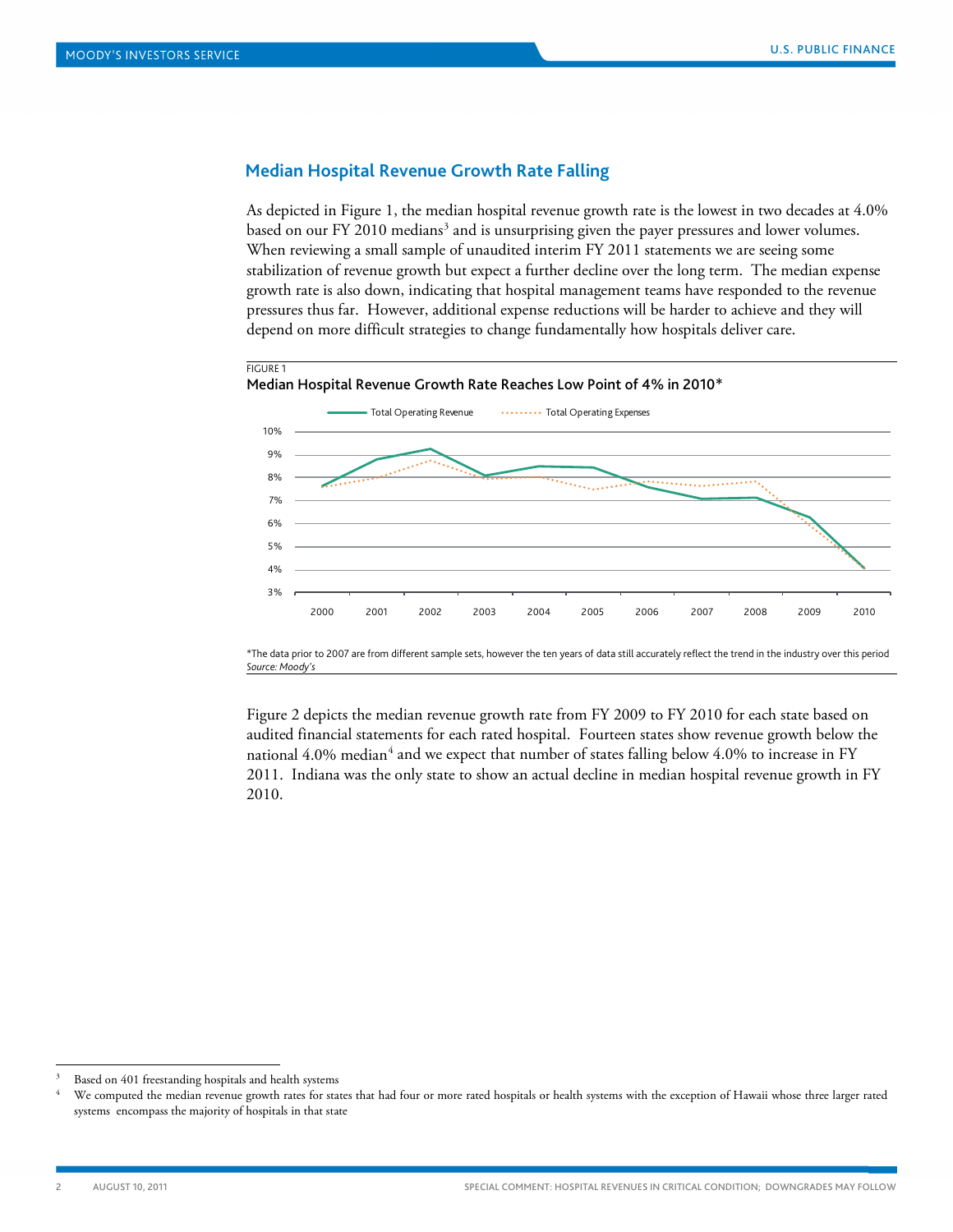

<span id="page-2-0"></span>*Source: Moody's*

#### **Medicare Reductions Inevitable Over the Long Term**

The credit impact of Medicare cuts on hospital ratings is inevitably negative and will lead to more rating downgrades in the absence of significant expense reductions and productivity gains. Medicare comprises nearly half, 43%, of hospital gross revenues (see figure 3). Additionally, significant Medicare cuts to physician professional fee revenues, thus far avoided by Congress, remains a looming threat until a sustainable budget resolution is found. It is likely that as hospitals employ more physicians in preparation for health care reform and increase their professional fee revenues, they will face cuts from both hospital rate reductions and physician fee rate reductions.

Medicare payment rates have been increased in every year from 1999 to 2010, but in federal fiscal year (FFY) 2011 Medicare rates were effectively cut because presumed overpayments in prior years were netted out. This adjustment led to a reimbursement decline in inpatient rates of 0.4%. While Medicare recently announced a 1.0% increase in FFY 2012, it includes a reduction factor legislated under healthcare reform. We expect Medicare rate reductions to hospitals in the coming years given the looming insolvency of the Medicare Trust Fund and the need to fund the mandated individual coverage stipulated under healthcare reform. Healthcare reform includes Medicare reductions of \$155 billion over ten years along with reductions to disproportionate share funding in FFY 2014.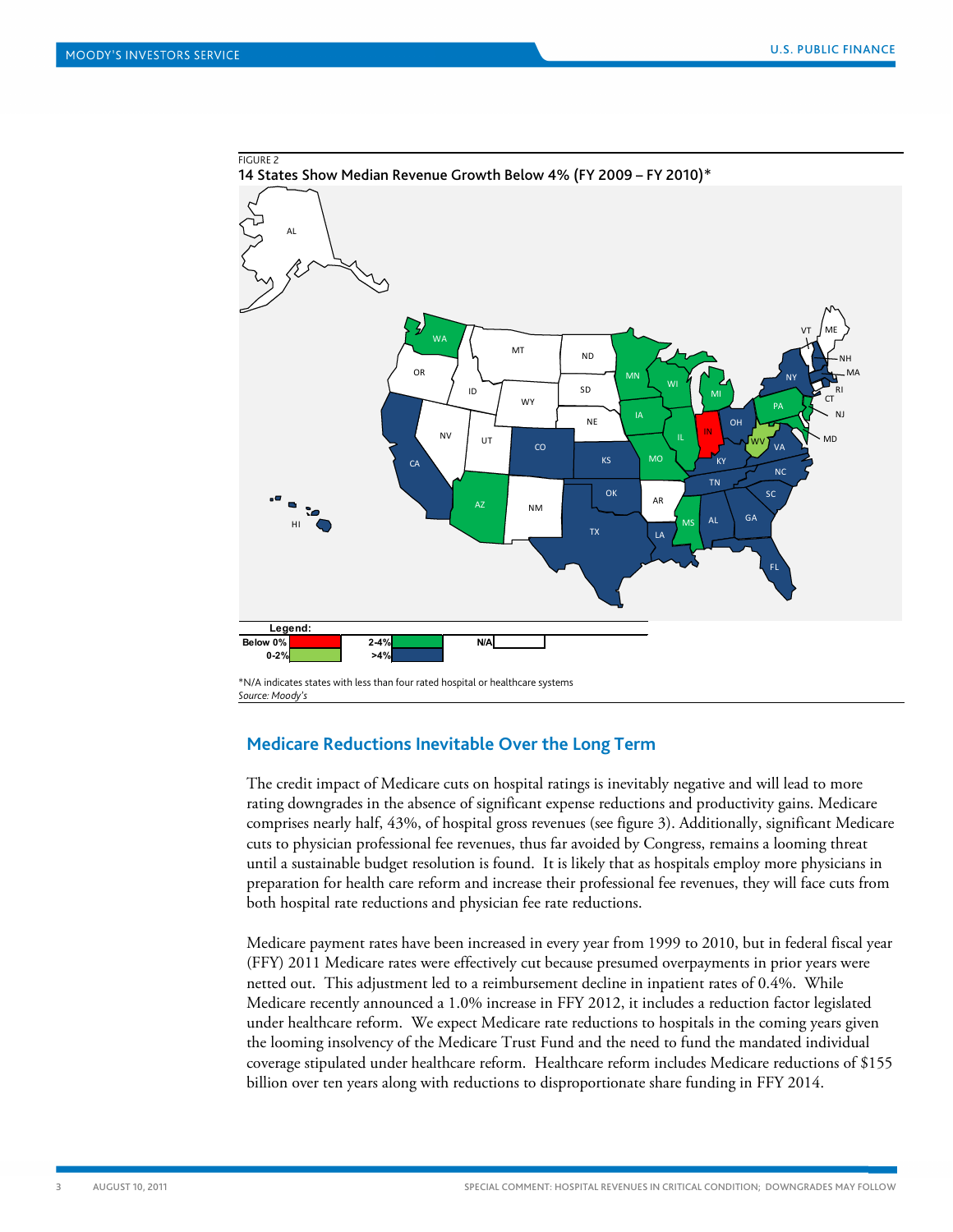FIGURE 3

Furthermore, Medicare funding is in the cross-hairs of Congress given the Federal deficit and more cuts may be forthcoming as early as FFY 2013.

Medicare is also reviewing potential overpayments to hospitals through the Recovery Audit Contractor (RAC) process. Numerous hospitals have been required to repay Medicare at the conclusion of the findings and appeals. RAC represents another pressure point on Medicare revenues for hospitals.

#### Medicare Typically Represents Largest Payer for Hospitals\*



<span id="page-3-0"></span>\*Based on FY 2010 medians; numbers do not necessarily sum to 100% because each payer is a separate median calculation. *Source: Moody's*

#### **Medicaid under Pressure from States' Fiscal Challenges**

Most U.S. state governments continue to face considerable budgetary challenges. Not-for-profit hospitals have felt the brunt of these pressures as many states have reduced hospital Medicaid reimbursement rates in order to balance their budgets, creating yet another strain on top-line revenue growth that hospital management must address. On average, Medicaid represents a moderate 11% of a hospital's revenue and therefore, Medicaid payment reductions have less of an impact on revenue than Medicare cuts for the average hospital. However, some hospitals are much more dependent on Medicaid because they treat a much higher share of Medicaid-eligible populations. Some of these providers face a higher likelihood of a rating downgrade.<sup>[5](#page-3-1)</sup>

The American Recovery and Reinvestment Act (ARRA) of 2009 provided states with enhanced federal funding that temporarily staved off deeper Medicaid cuts, but the June 30, 2011 expiration of the enhanced funding will lead to more severe Medicaid reductions. Many states have already implemented rate reductions as most states are essentially restricted from modifying Medicaid eligibility at this time as a means to reduce costs.

Many states are introducing Medicaid managed care organizations (MCO) to control costs. Medicaid MCOs typically receive a per capita payment from the state for each individual covered by the MCO's Medicaid program. While Medicaid MCOs are not immune to the risk of reduced state payments, individual contracts between states and providers may make it difficult for states to implement midyear rate adjustments. In addition, state attempts to cut rates may be met with federal restrictions if the reductions limit access to care for Medicaid enrollees.

<span id="page-3-1"></span>Please refer t[o Medicaid Funding Cuts Add to Credit Strain for U.S. Not-For-Profit Hospitals,](http://www.moodys.com/viewresearchdoc.aspx?docid=PBM_PBM134594) July 2011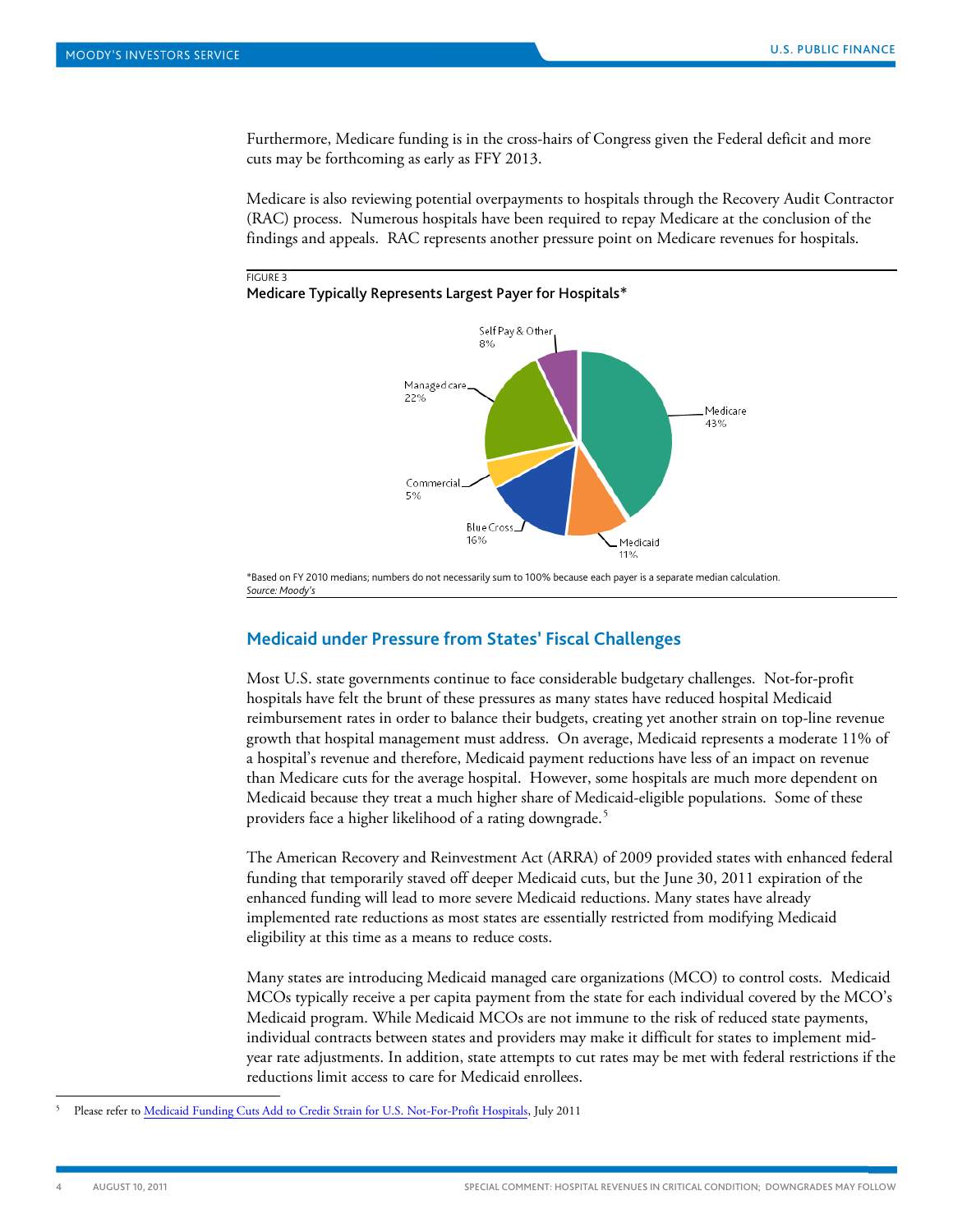Experience has shown that there can be an adjustment period for both the state and the providers during the initial stages of a new Medicaid managed care program. Once a managed care program is established, hospitals usually receive payments on a timely basis. Still, others experience revenue challenges well after a new program is established.

Finally, similar to the RAC reviews, the Centers for Medicare and Medicaid Services (CMS) has also established Audit Medicaid Integrity Contractors (MICs). MICs perform audits of Medicaid providers to identify overpayments and inappropriate Medicaid claims. While not as widespread as RAC reviews, the MIC program may also threaten revenue growth going forward.

#### <span id="page-4-0"></span>**Commercial Payers Face Declining Membership and Increasing Regulation**

Moody's maintains a negative outlook on the health insurance sector. $^6\,$  $^6\,$  $^6\,$  An insurance payer's financial stress has a direct impact on hospitals' top-line revenue growth because a hospital's ability to cost-shift to commercial payers will be weaker. In past years, many hospitals have achieved higher rates from commercial insurers in order to subsidize losses on governmental payers.

While health insurers' recent financial results have been very strong, it does not appear that they can be maintained at this level. Recent earnings have been bolstered by lower than anticipated utilization as enrollees appear to have deferred medical care due to the general economic uncertainty. However, some insurers have reported a slight uptick in utilization in recent months. Adding to the pressure on the insurers' earnings are enrollment levels, which declined during the height of the recession as employers instituted layoffs or eliminated healthcare benefits. Many predict that membership will decline further as healthcare reform unfolds due the establishment of state health exchanges as private employers discontinue healthcare benefits in favor of the exchanges.

Regulatory scrutiny surrounding premium increases has also increased. The Department of Health and Human Services (HHS) has announced that all rate increases of 10% or more in the individual and small group market will be subject to analysis by HHS to determine if they are unreasonable. Also effective January 1, 2011, two key provisions of healthcare reform - minimum medical loss ratio (MLR) regulations and changes to Medicare Advantage reimbursement levels – may have a significant impact on insurers' financial results. The MLR regulations will, in effect, limit the profitability of the individual and group insured segments, while changes to Medicare Advantage reimbursement levels could reduce health plan margins and membership. These pressures will undoubtedly result in tougher rate negotiations with hospitals.

To address these pressures, many health insurers are diversifying their service lines by adding third party administrative (TPA) businesses, investing in technology to help consumers electronically navigate their benefits and expanding into patient care. Recent examples include Humana's December 2010 acquisition of Concentra (provides physical therapy, urgent care and occupational medicine) and WellPoint's announcement in June plans to acquire CareMore Health Group, a senior focused health care delivery program that includes 26 care center clinics. These strategies may put health insurers in direct competition with hospitals for outpatient revenues.

<span id="page-4-1"></span> <sup>6</sup> Please refer t[o "U.S. Healthcare Insurers: Outlook Remains Negative"](http://www.moodys.com/research/US-Healthcare-Insurers-Outlook-Remains-Negative?lang=en&cy=global&docid=PBC_129845) December 2010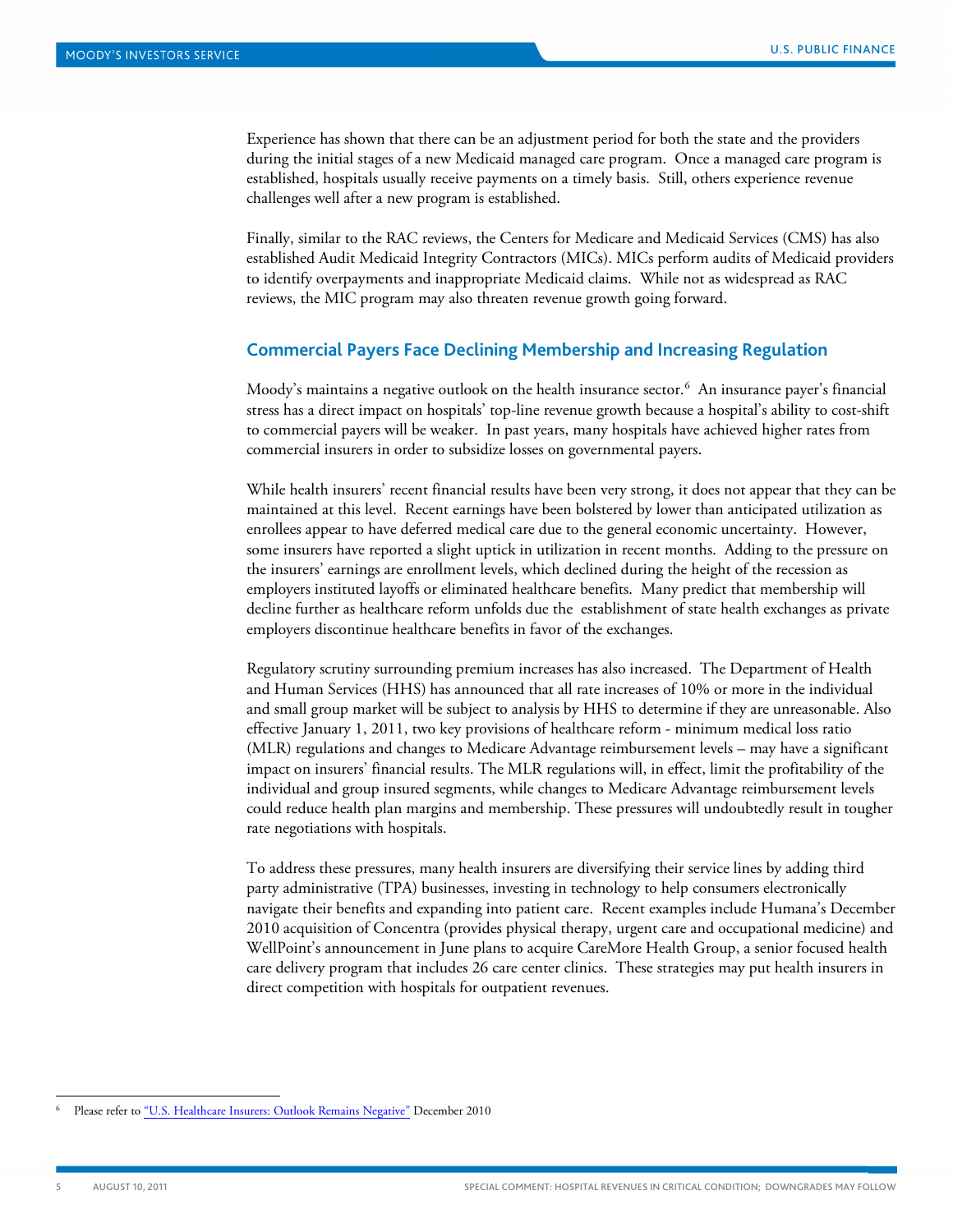#### <span id="page-5-0"></span>**Economy Drives Volumes Down and Uncompensated Care Up**

For any business, revenue growth is comprised of two variables: rates (or price) and volumes. Inpatient admission volumes for not-for-profit hospitals continue to decline (see figure 4) with the growth rate actually turning negative in FY 2010. Reasons for the decline include a patient's decision to defer elective medical procedures due to the weakened economy; higher co-pays and deductibles required by employers who still offer health insurance or are discontinuing employer-provided healthcare coverage; a less-intense flu season and a lower national birth rate.



Also driving the decline in admissions is a shift in the classification of cases to observation stays that result in lower reimbursement rates. Nearly all Moody's-rated not-for-profit hospitals are reporting statistics on observation stays with large increases in recent years. Observation-stay patients typically stay in the hospital for 23 to 48 hours, depending on the illness. The difference in reimbursement rates between an inpatient admission and observation stay can be material while the costs of providing the service are, largely, the same.

The depressed economy is also producing an increase in charity care as individuals lose their healthcare benefits or COBRA (Consolidated Omnibus Budget Reconciliation Act) coverage. Many hospitals are expanding their front-end registration process, in an effort to qualify more patients for some type of government funding or classify them as charity care rather than as a bad debt expense. Increased charity care may result in higher provider assessments for those hospitals operating in states with provider tax programs and we view this favorably.

#### <span id="page-5-1"></span>**ICD-10 Likely to Disrupt Revenues**

The transition to the new International Classification of Diseases, known as ICD-10, from ICD-9 on October 1, 2013 may disrupt hospital revenues as well. ICD-10 is the most current version of the diagnostic coding system that hospitals use to label a patient's medical diagnoses and submit these claims for services provided. ICD-10 codes represent a voluminous expansion of codes -- to 69,000 from 13,600 under the current ICD-9 version. Hospitals risk delays in reimbursement if ICD-10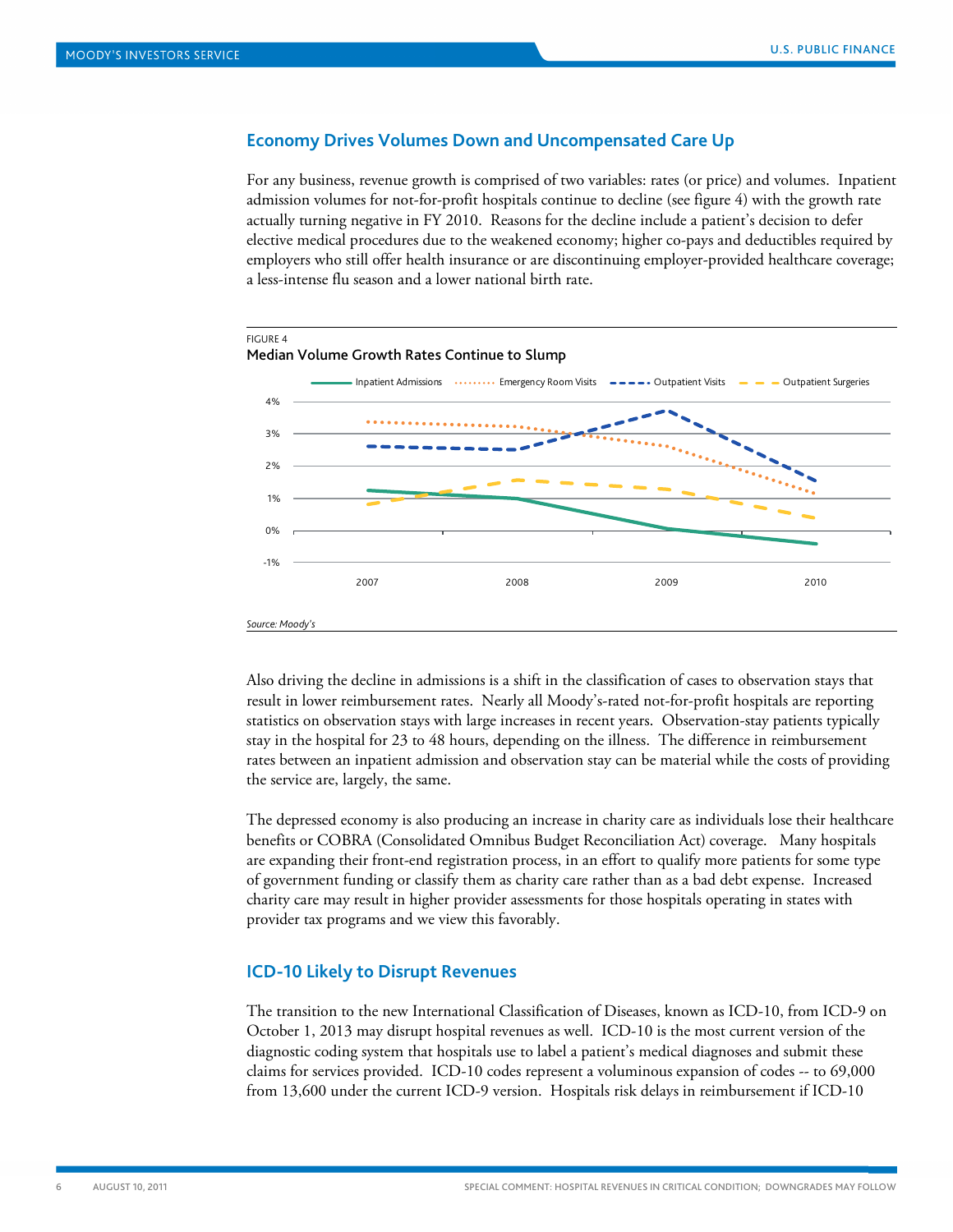codes are not used for services provided on or after October 1, 2013 and will need to resubmit claims with the correct codes, which could greatly impair revenue flow.<sup>[7](#page-6-1)</sup>

Our observations indicate that most hospitals are not ICD-10 ready at this time, and CMS has stated that it will not push back the implementation date or provide any grace period for adaptation. If not properly handled, ICD-10 will have a direct impact on a hospital's Medicare case mix index, which measures acuity and affects Medicare reimbursement. ICD-10 will also be an expense issue as hospitals will need to spend resources to train their coders in ICD-10 and may need to purchase software upgrades that are ICD-10 compliant.

## <span id="page-6-0"></span>**Managing Two Different Reimbursement Schemes – Bundled Payment and Feefor-Service – Will Be Challenging**

Many hospitals are negotiating commercial payer contracts with fixed or "bundled" payment terms, whereby the hospital receives a lump-sum payment that will need to cover all costs of a specific service before and after hospital care is provided. Medicare will begin piloting bundled payments in 2013.

This reimbursement methodology is somewhat similar to the capitation model that many hospitals tried in the mid 1990s, which, during that period, often led to financially disastrous results. One of the main challenges hospitals faced was simultaneously managing two very different reimbursement schemes: fee-for-service and capitation, both with different incentives and requiring different business models. We envision a similar occurrence today, as hospitals will need to manage both bundled payments and fee-for-service all at once.

<span id="page-6-1"></span>[Centers for Medicare and Medicaid Services.](http://www.cms.gov/)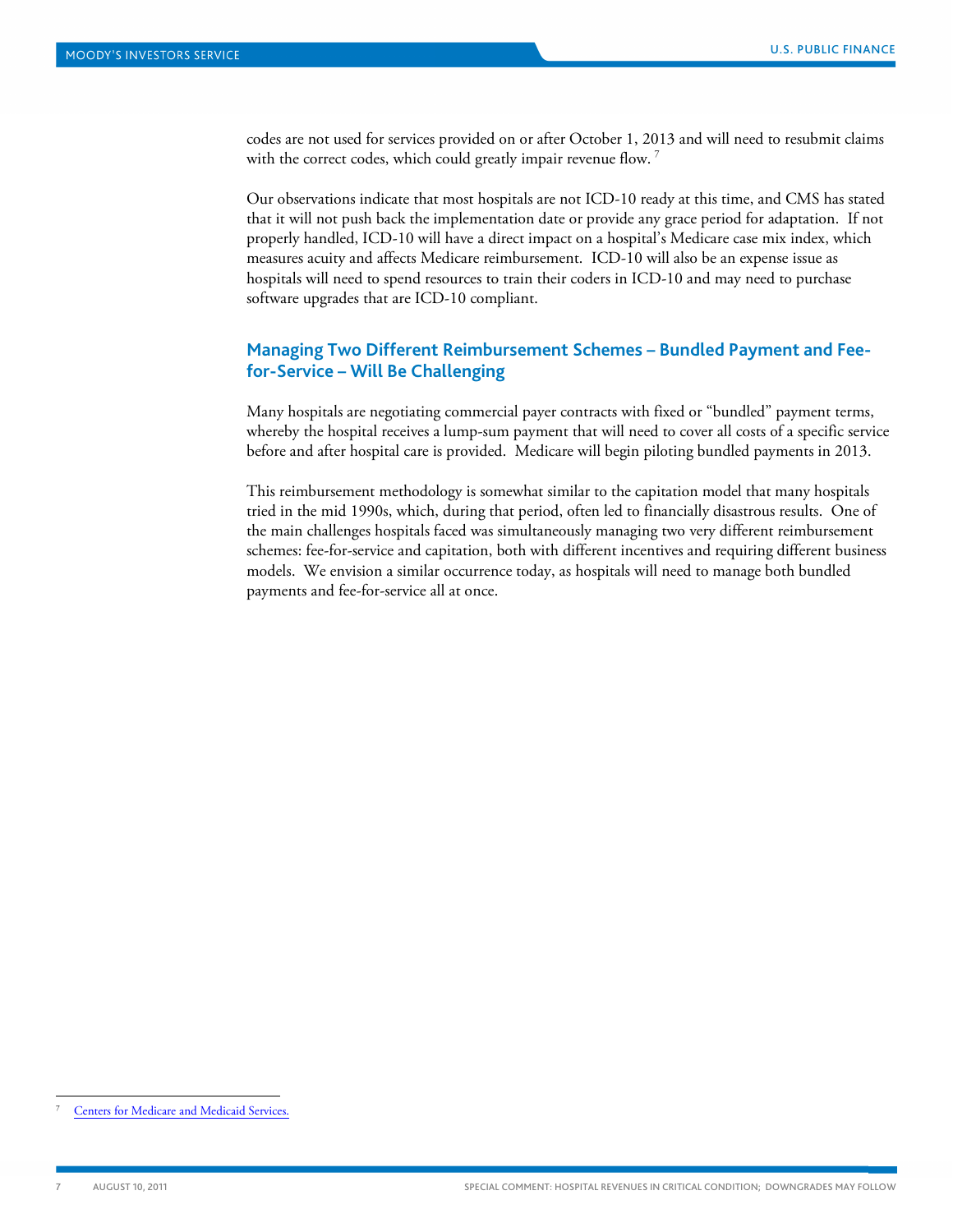### <span id="page-7-0"></span>**Moody's Related Research**

Outlook:

» [Negative Outlook for U.S. Not-for-Profit Healthcare Sector Continues for 2011, February 2011](http://www.moodys.com/viewresearchdoc.aspx?docid=PBM_PBM131016)  [\(131016\)](http://www.moodys.com/viewresearchdoc.aspx?docid=PBM_PBM131016) 

Special Comments:

- » [Medicaid Funding Cuts Add to Credit Strain for U.S. Not-For-Profit Hospitals July 2011](http://www.moodys.com/viewresearchdoc.aspx?docid=PBM_PBM134594)  [\(134594\)](http://www.moodys.com/viewresearchdoc.aspx?docid=PBM_PBM134594)
- » [Revenue Growth Lowest in More Than a Decade for Not-For-Profit Hospitals in 2010 According](http://www.moodys.com/viewresearchdoc.aspx?docid=PBM_PBM132405)  [to Preliminary Median Data, April 2011 \(132405\)](http://www.moodys.com/viewresearchdoc.aspx?docid=PBM_PBM132405)
- » [Medicare and Medicaid Proposals Are Credit Negative for Not-for-Profit Healthcare, April 2011](http://www.moodys.com/viewresearchdoc.aspx?docid=PBM_PBM132315)  [\(132315\)](http://www.moodys.com/viewresearchdoc.aspx?docid=PBM_PBM132315)

To access any of these reports, click on the entry above. Note that these references are current as of the date of publication of this report and that more recent reports may be available. All research may not be available to all clients.